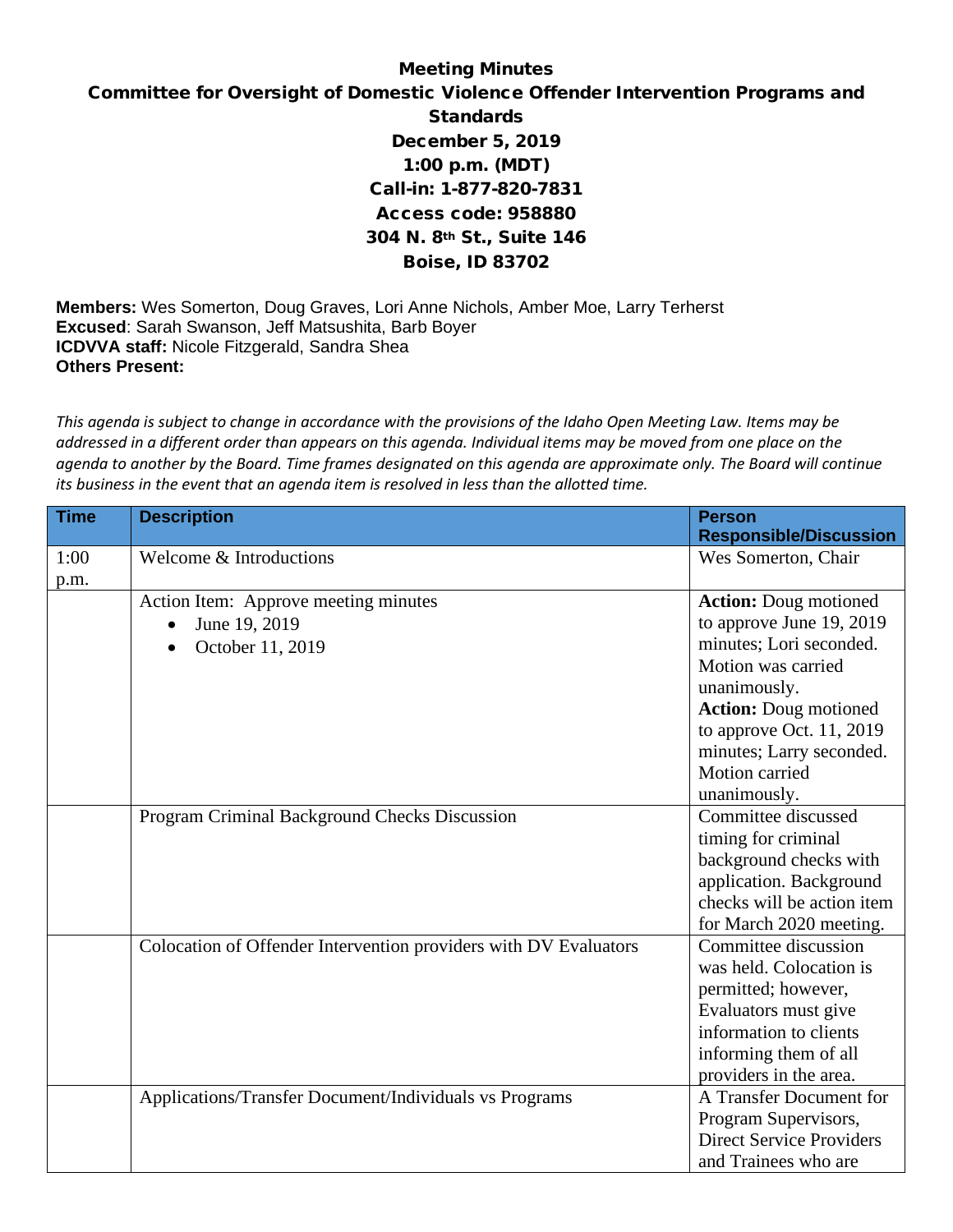|                                                                                                                                                                                                                                               | currently approved and<br>changing to a different<br>entity will be developed<br>by the Council.                                                                                                                                                                                                                                    |
|-----------------------------------------------------------------------------------------------------------------------------------------------------------------------------------------------------------------------------------------------|-------------------------------------------------------------------------------------------------------------------------------------------------------------------------------------------------------------------------------------------------------------------------------------------------------------------------------------|
|                                                                                                                                                                                                                                               | Program approval applies<br>to multiple locations of<br>the same program.                                                                                                                                                                                                                                                           |
| Action Item: Approve applications<br><b>New Program</b><br>Serenity Treatment, LLC<br>o New Program Supervisor<br>Loren Caudle<br><b>New Director Service Supervisor</b><br>$\circ$<br><b>Elaine Dufford</b><br><b>New Program Supervisor</b> | Serenity Treatment, LLC,<br>Loren Caudle and Elaine<br>Dufford. Action: Larry<br>motioned to approve the<br>program, Program<br><b>Supervisor and Direct</b><br>Supervisor; Doug<br>seconded. Motion carried<br>unanimously.                                                                                                        |
| Gabriel M. Hofkins - SANE Solutions - Terry Reilly Health<br>$\bullet$<br>Services<br><b>New Direct Service Supervisor</b><br>Tara Lzicar - SANE Solutions - Terry Reilly Health Services                                                     | <b>SANE Solutions</b><br><b>Action:</b> Motion by Larry<br>to approve Gabriel M.<br>Hofkins<br>Program<br>as<br>Supervisor<br>Tara<br>and<br>Lzicar as Direct Service<br>Provider;<br>motion<br>amended<br>accept<br>to<br>Gabriel<br>Program<br>as<br>Supervisor<br>and<br>acknowledge<br>job<br>title<br>change for Terra Lzicar. |
| New Trainee<br>Wendy Perez - Center for Behavioral Health<br><b>New Location</b><br>• Emmett Family Services dba Payette Family Services                                                                                                      | Center for Behavioral<br>Health<br><b>Action:</b> Larry motioned<br>to conditionally approve<br>Wendy Perez as a New<br>Trainee with notification<br>of need for updated<br>background check. Doug<br>seconded. Motion carried<br>unanimously.                                                                                      |
|                                                                                                                                                                                                                                               | <b>Emmett Family Services</b><br>dba Payette Family<br>Services to submit<br>information on new<br>location and staff.<br><b>Emmett Family Services</b><br>is currently an approved<br>program.                                                                                                                                     |